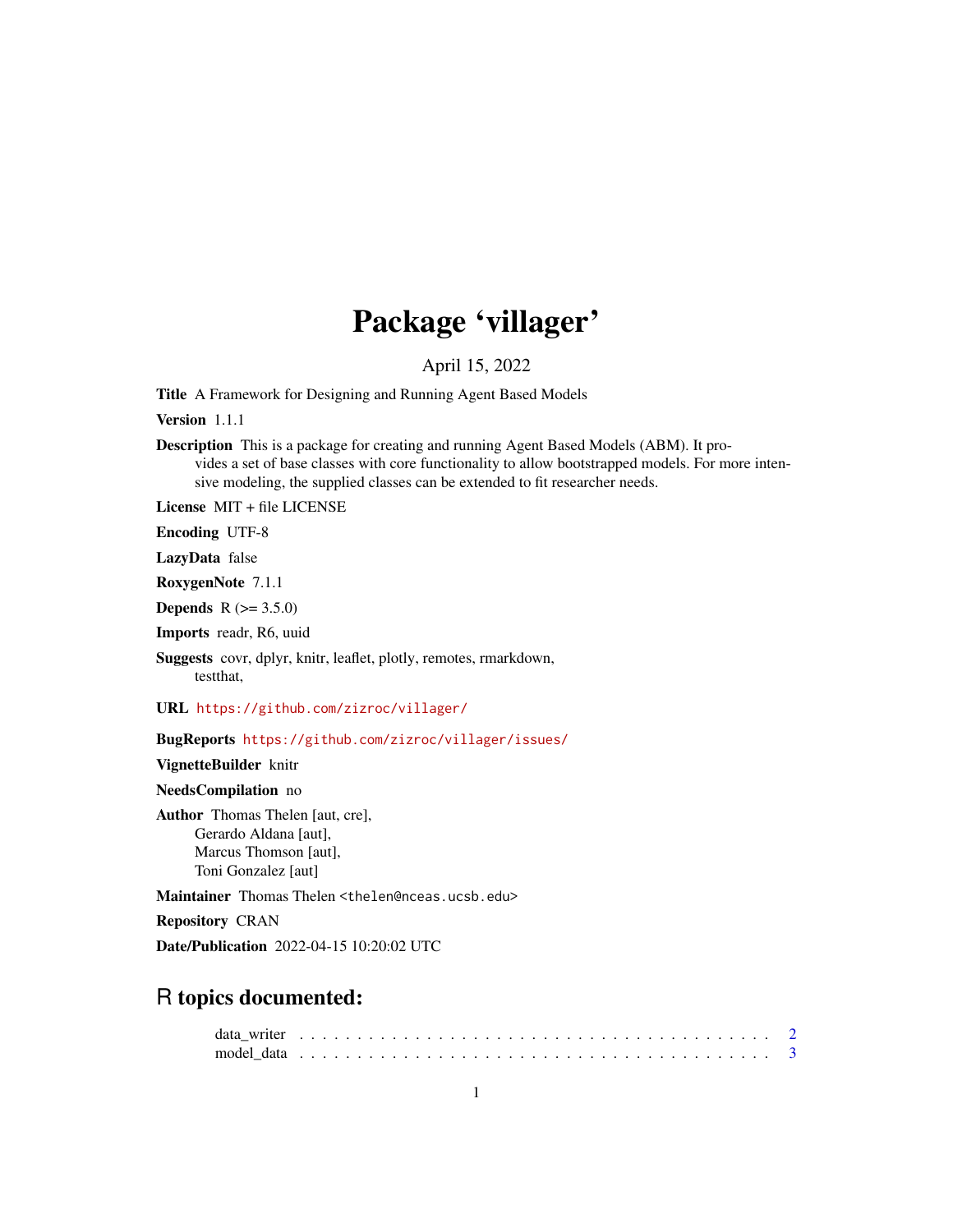#### <span id="page-1-0"></span>2 data\_writer

| Index | 18 |
|-------|----|
|       |    |
|       |    |
|       |    |
|       |    |
|       |    |
|       |    |
|       |    |

data\_writer *Data Writer*

#### Description

A class responsible for the simulation data to disk.

#### Details

This class can be subclasses to provide advanced data writing to other data sources. This should also be subclassed if the winik and resource classes are subclasses, to write any addional fields to the data source.

#### Methods

write() Writes the winik and resources to disk.

Create a new data writer.

#### Public fields

results\_directory The folder where the simulation resulst are written to winik\_filename The location where the winiks are written to resource\_filename The location where the resources are written to

#### Methods

Public methods:

- [data\\_writer\\$new\(\)](#page-1-1)
- [data\\_writer\\$write\(\)](#page-2-1)
- [data\\_writer\\$clone\(\)](#page-2-2)

<span id="page-1-1"></span>Method new(): Creates a new data writer object that has optional paths for data files.

```
Usage:
data_writer$new(
 results_directory = "results",
 winik_filename = "winiks.csv",
  resource_filename = "resources.csv"
)
```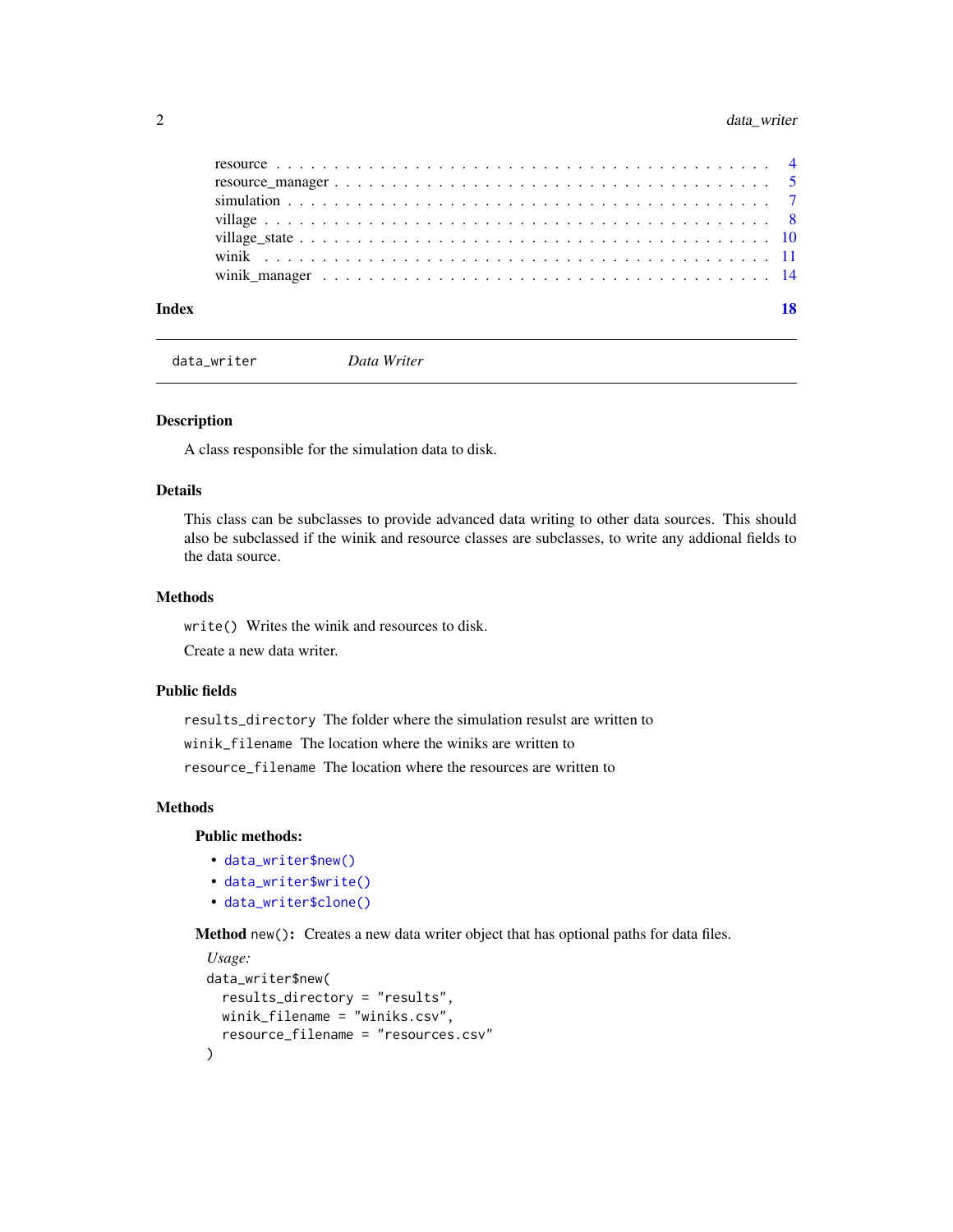<span id="page-2-0"></span>*Arguments:*

results\_directory The directory where the results file is written to winik\_filename The name of the file for the winik data resource\_filename The name of the file for the resource data

*Returns:* A new winik object Writes a village's state to disk.

<span id="page-2-1"></span>Method write(): Takes a state an the name of a village and writes the winiks and resources to disk

*Usage:* data\_writer\$write(state, village\_name) *Arguments:* state The village's village\_state that's being written village\_name The name of the village. This is used to create the data directory *Returns:* None Method clone(): The objects of this class are cloneable with this method.

```
Usage:
data_writer$clone(deep = FALSE)
Arguments:
deep Whether to make a deep clone.
```
model\_data *R6 Class representing data that's external from resources and winiks*

#### Description

R6 Class representing data that's external from resources and winiks

R6 Class representing data that's external from resources and winiks

#### Details

It contains a single variable, 'events' for when the data holds a list of events

#### Public fields

events Any events that need to be tracked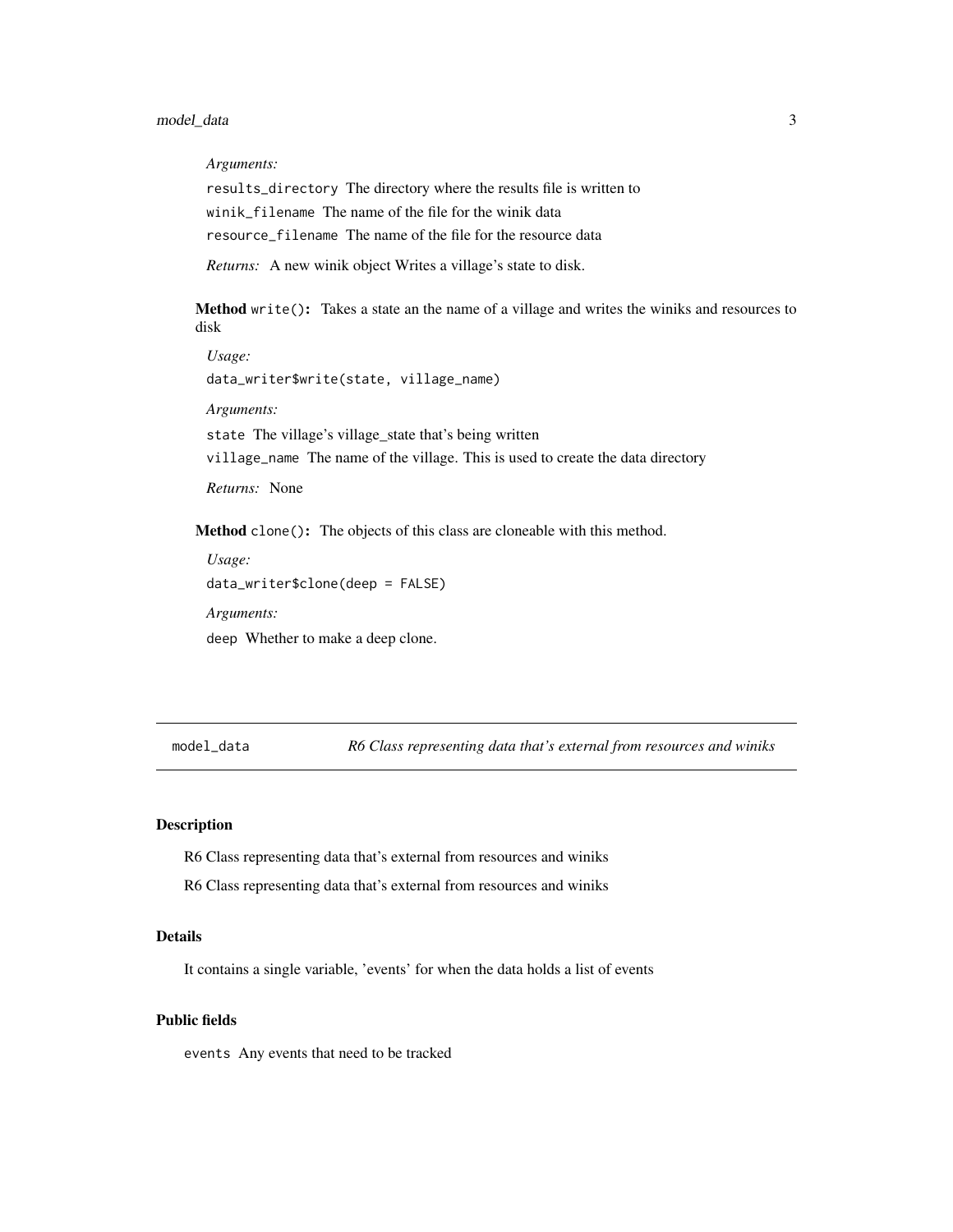4 resource

#### Methods

Public methods:

- [model\\_data\\$new\(\)](#page-1-1)
- [model\\_data\\$clone\(\)](#page-2-2)

Method new(): Creates a new model\_data object

*Usage:* model\_data\$new()

*Returns:* A new model data object

Method clone(): The objects of this class are cloneable with this method.

*Usage:* model\_data\$clone(deep = FALSE)

*Arguments:*

deep Whether to make a deep clone.

resource *resource*

#### Description

This is an object that represents a single resource.

#### Methods

initialize() Create a new resource

as\_table() Represents the current state of the resource as a tibble Creates a new resource.

#### Public fields

name The name of the resource quantity The quantity of the resource that exists

#### Methods

#### Public methods:

- [resource\\$new\(\)](#page-1-1)
- [resource\\$as\\_table\(\)](#page-4-1)
- [resource\\$clone\(\)](#page-2-2)

Method new(): Creates a new resource object *Usage:*

<span id="page-3-0"></span>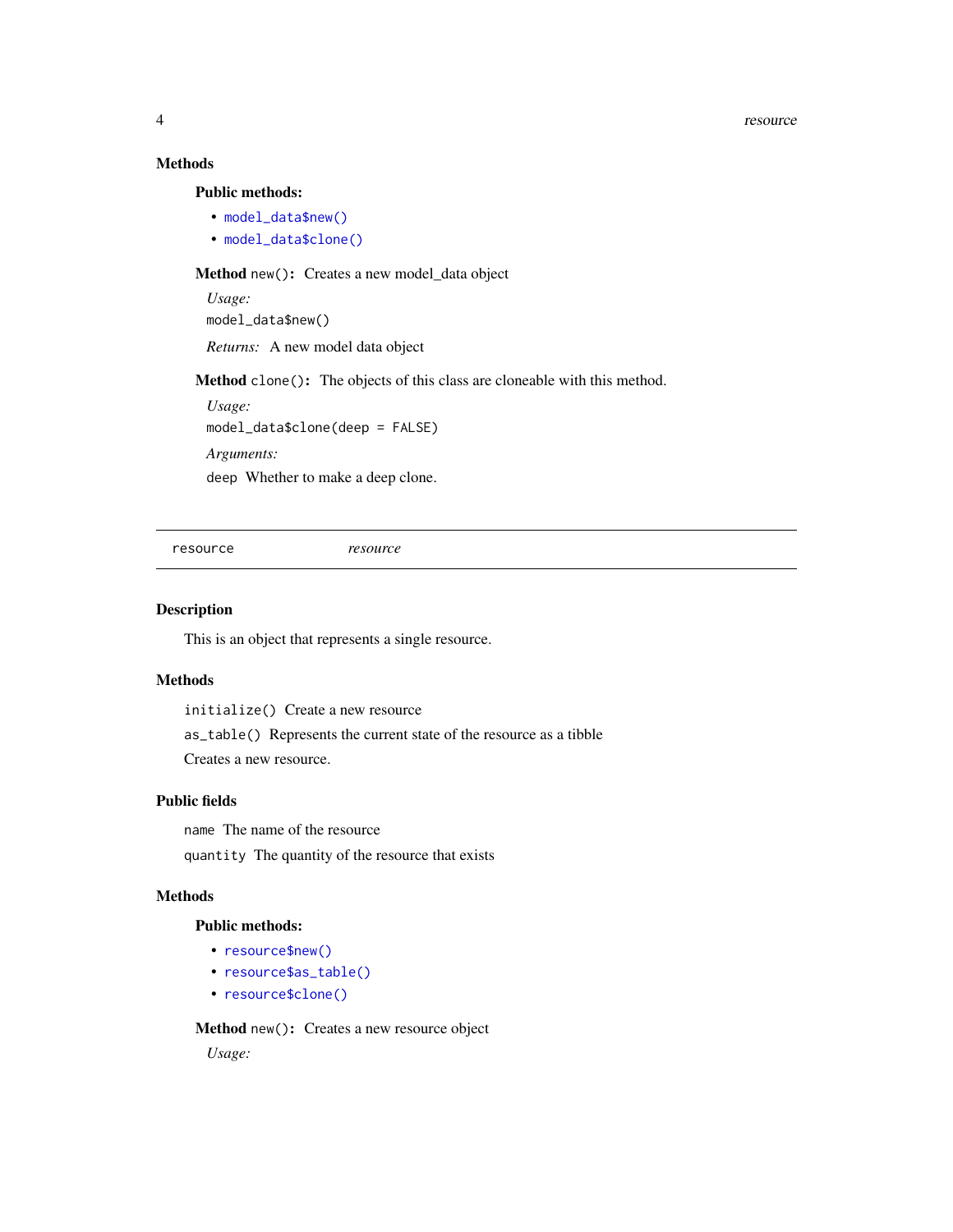<span id="page-4-0"></span>resource\$new(name = NA, quantity =  $\theta$ )

*Arguments:*

name The name of the resource

quantity The quantity present Returns a data.frame representation of the resource

<span id="page-4-1"></span>Method as\_table(): *Usage:*

resource\$as\_table()

*Returns:* A data.frame of resources

Method clone(): The objects of this class are cloneable with this method.

*Usage:* resource\$clone(deep = FALSE) *Arguments:* deep Whether to make a deep clone.

resource\_manager *Resource Manager*

#### Description

This object manages all of the resources in a village.

#### **Methods**

initialize() Creates a new manager get\_resources() Gets all of the resources that the manager has

get\_resource() Retrieves a resource from the manager

add\_resource() Adds a resource to the manager

remove\_resource() Removes a resource from the manager

get\_resource\_index() Retrieves the index of the resource

get\_states() Returns a list of states

load() Loads a csv file of resources and adds them to the manager.

#### Public fields

resources A list of resource objects

resource\_class The class used to represent resources Creates a new , empty, resource manager for a village.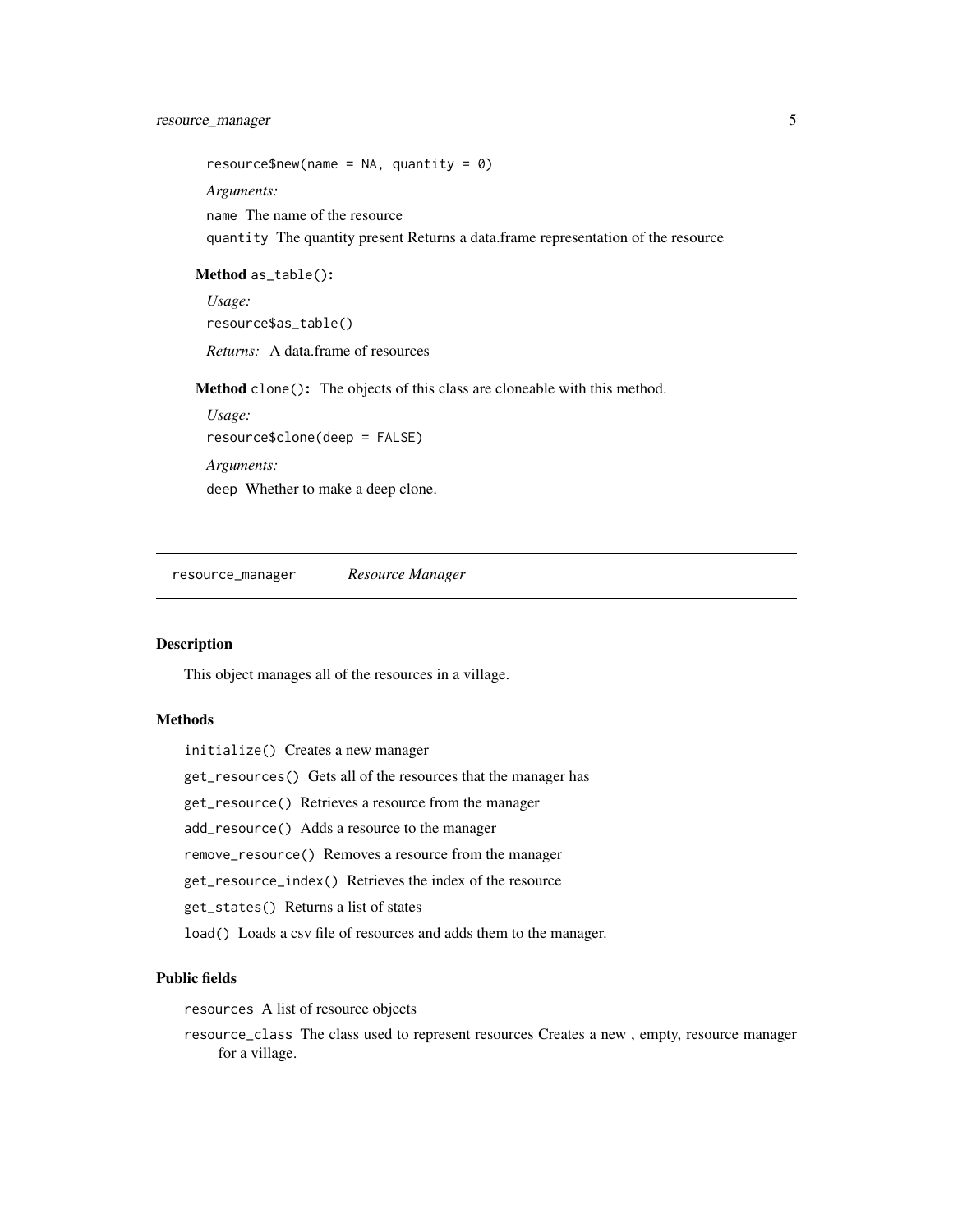#### Methods

#### Public methods:

- [resource\\_manager\\$new\(\)](#page-1-1)
- [resource\\_manager\\$get\\_resources\(\)](#page-5-0)
- [resource\\_manager\\$get\\_resource\(\)](#page-5-1)
- [resource\\_manager\\$add\\_resource\(\)](#page-5-2)
- [resource\\_manager\\$remove\\_resource\(\)](#page-5-3)
- [resource\\_manager\\$get\\_resource\\_index\(\)](#page-6-1)
- [resource\\_manager\\$get\\_states\(\)](#page-6-2)
- [resource\\_manager\\$load\(\)](#page-6-3)
- [resource\\_manager\\$clone\(\)](#page-2-2)

#### Method new(): Get a new instance of a resource\_manager

#### *Usage:*

resource\_manager\$new(resource\_class = villager::resource)

#### *Arguments:*

resource\_class The class being used to describe the resources being managed Gets all of the managed resources

#### <span id="page-5-0"></span>Method get\_resources():

#### *Usage:*

resource\_manager\$get\_resources()

*Returns:* A list of resources Gets a resource given a resource name

#### <span id="page-5-1"></span>Method get\_resource():

#### *Usage:*

resource\_manager\$get\_resource(name)

#### *Arguments:*

name The name of the requested resource

*Returns:* A resource object Adds a resource to the manager.

#### <span id="page-5-2"></span>Method add\_resource():

#### *Usage:*

resource\_manager\$add\_resource(new\_resource)

*Arguments:*

new\_resource The resource to add

*Returns:* None Removes a resource from the manager

#### <span id="page-5-3"></span>Method remove\_resource():

*Usage:*

resource\_manager\$remove\_resource(name)

#### *Arguments:*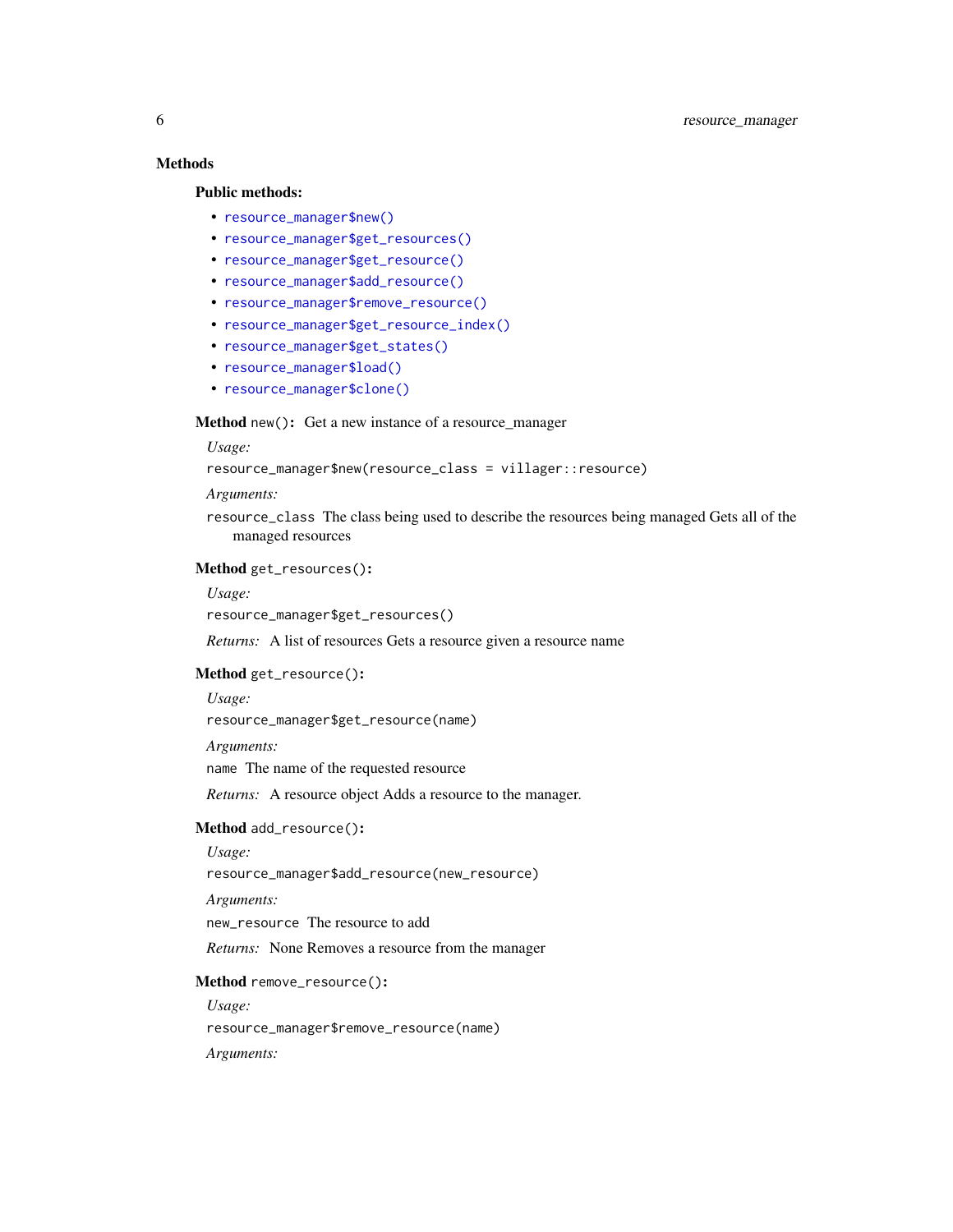#### <span id="page-6-0"></span>simulation 7 and 2008 and 2008 and 2008 and 2008 and 2008 and 2008 and 2008 and 2008 and 2008 and 2008 and 200

name The name of the resource being removed

*Returns:* None Returns the index of a resource in the internal resource list

#### <span id="page-6-1"></span>Method get\_resource\_index():

*Usage:*

resource\_manager\$get\_resource\_index(name)

*Arguments:*

name The name of the resource being located

*Returns:* The index in the list, or R's default return value Returns a data.frame where each row is a resource.

#### <span id="page-6-2"></span>Method get\_states():

*Usage:*

resource\_manager\$get\_states()

*Details:* Subclasses should not have to override this method because it takes all member variables into account

*Returns:* A single data.frame Loads a csv file of resources into the manager

#### <span id="page-6-3"></span>Method load():

*Usage:* resource\_manager\$load(file\_name)

*Arguments:*

file\_name The path to the csv file

*Returns:* None

Method clone(): The objects of this class are cloneable with this method.

*Usage:*

resource\_manager\$clone(deep = FALSE)

*Arguments:*

deep Whether to make a deep clone.

simulation *simulation*

#### Description

Advances one or more villages through time

#### Methods

run\_model() Runs the simulation Creates a new Simulation instance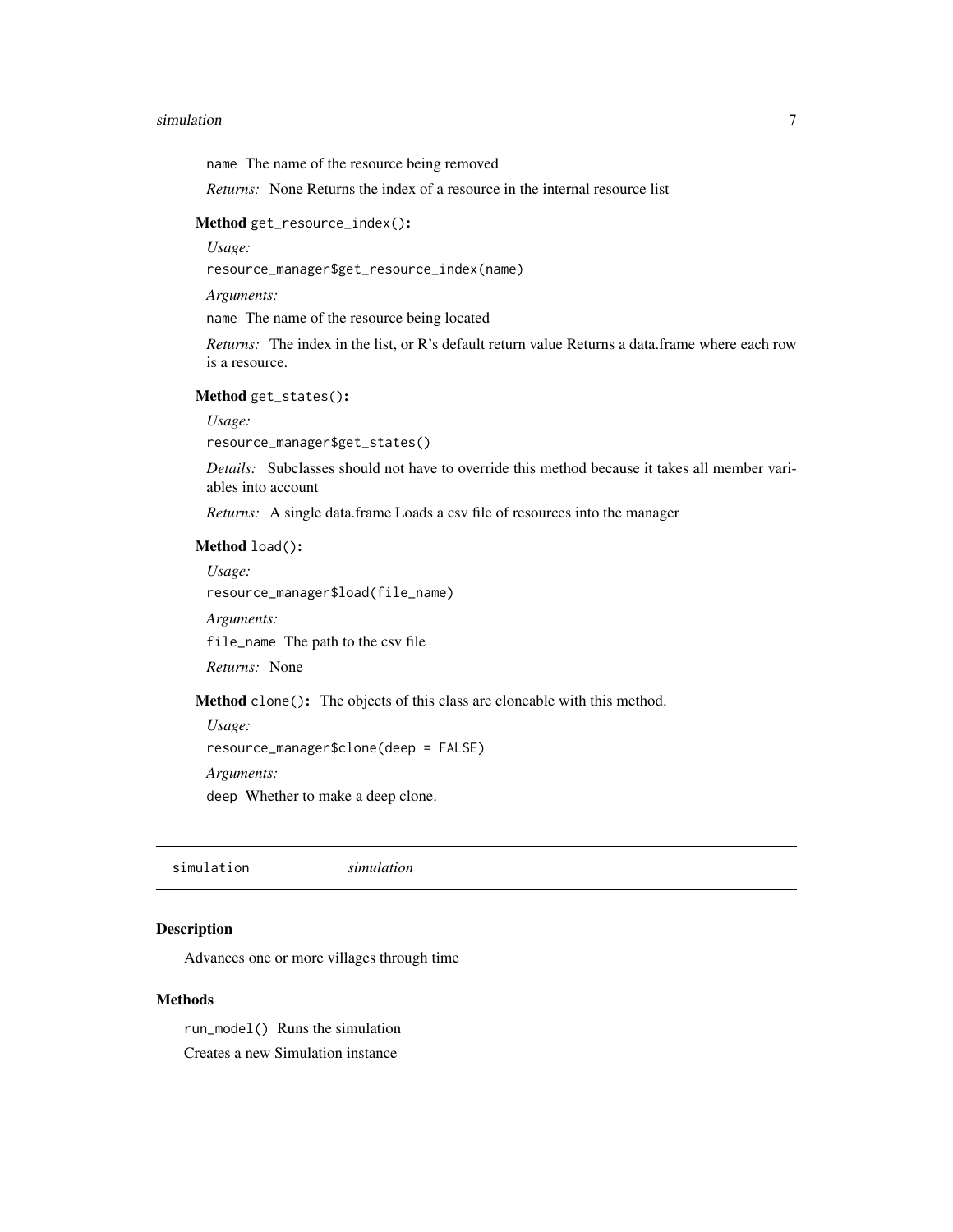#### <span id="page-7-0"></span>Public fields

length The total number of time steps that the simulation runs for

villages A list of villages that the simulator will run

writer An instance of a data\_writer class for writing village data to disk

#### Methods

#### Public methods:

- [simulation\\$new\(\)](#page-1-1)
- [simulation\\$run\\_model\(\)](#page-7-1)
- [simulation\\$clone\(\)](#page-2-2)

Method new(): Creates a new simulation object to control the experiment

*Usage:*

simulation\$new(length, villages, writer = villager::data\_writer\$new())

*Arguments:*

length The number of steps the simulation takes villages A list of villages that will be simulated writer The data writer to be used with the villages Runs the simulation

<span id="page-7-1"></span>Method run\_model():

*Usage:* simulation\$run\_model() *Returns:* None

Method clone(): The objects of this class are cloneable with this method.

*Usage:* simulation\$clone(deep = FALSE) *Arguments:* deep Whether to make a deep clone.

village *Village*

#### Description

This is an object that represents the state of a village at a particular time.

#### Details

This class acts as a type of record that holds the values of the different village variables. This class can be subclassed to include more variables that aren't present.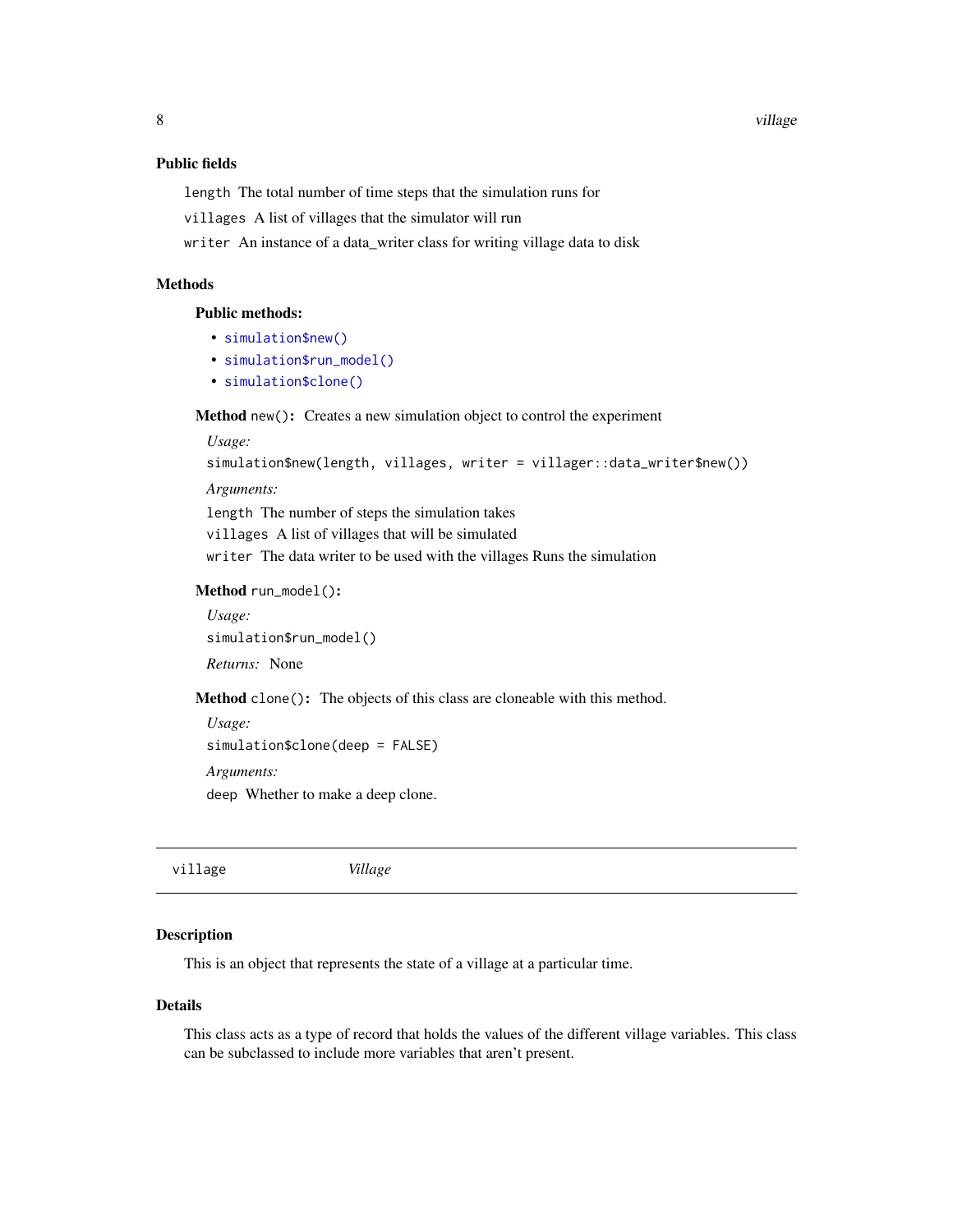#### village **9** and 2012 and 2012 and 2012 and 2012 and 2012 and 2012 and 2012 and 2012 and 2012 and 2012 and 2012 and 2012 and 2012 and 2012 and 2012 and 2012 and 2012 and 2012 and 2012 and 2012 and 2012 and 2012 and 2012 and

#### Methods

initialize() Creates a new village propagate() Advances the village a single time step set\_initial\_state() Initializes the initial state of the village

#### Public fields

name An optional name for the village initial\_condition A function that sets the initial state of the village current\_state The village's current state previous\_state The village's previous state models A list of functions or a single function that should be run at each timestep model\_data Optional data that models may need winik\_mgr The manager that handles all of the winiks resource\_mgr The manager that handles all of the resources Initializes a village

#### Methods

#### Public methods:

- [village\\$new\(\)](#page-1-1)
- [village\\$propagate\(\)](#page-8-0)
- [village\\$set\\_initial\\_state\(\)](#page-9-1)
- [village\\$clone\(\)](#page-2-2)

Method new(): This method is meant to set the variables that are needed for a village to propagate through time.

```
Usage:
village$new(
 name,
  initial_condition,
 models = list(),
 winik_class = villager::winik,
  resource_class = villager::resource
)
```
#### *Arguments:*

name An optional name for the village

initial\_condition A function that gets called on the first time step

models A list of functions or a single function that should be run at each time step

- winik\_class The class that's being used to represent agents
- resource\_class The class being used to describe the resources Propagates the village a single time step

<span id="page-8-0"></span>Method propagate():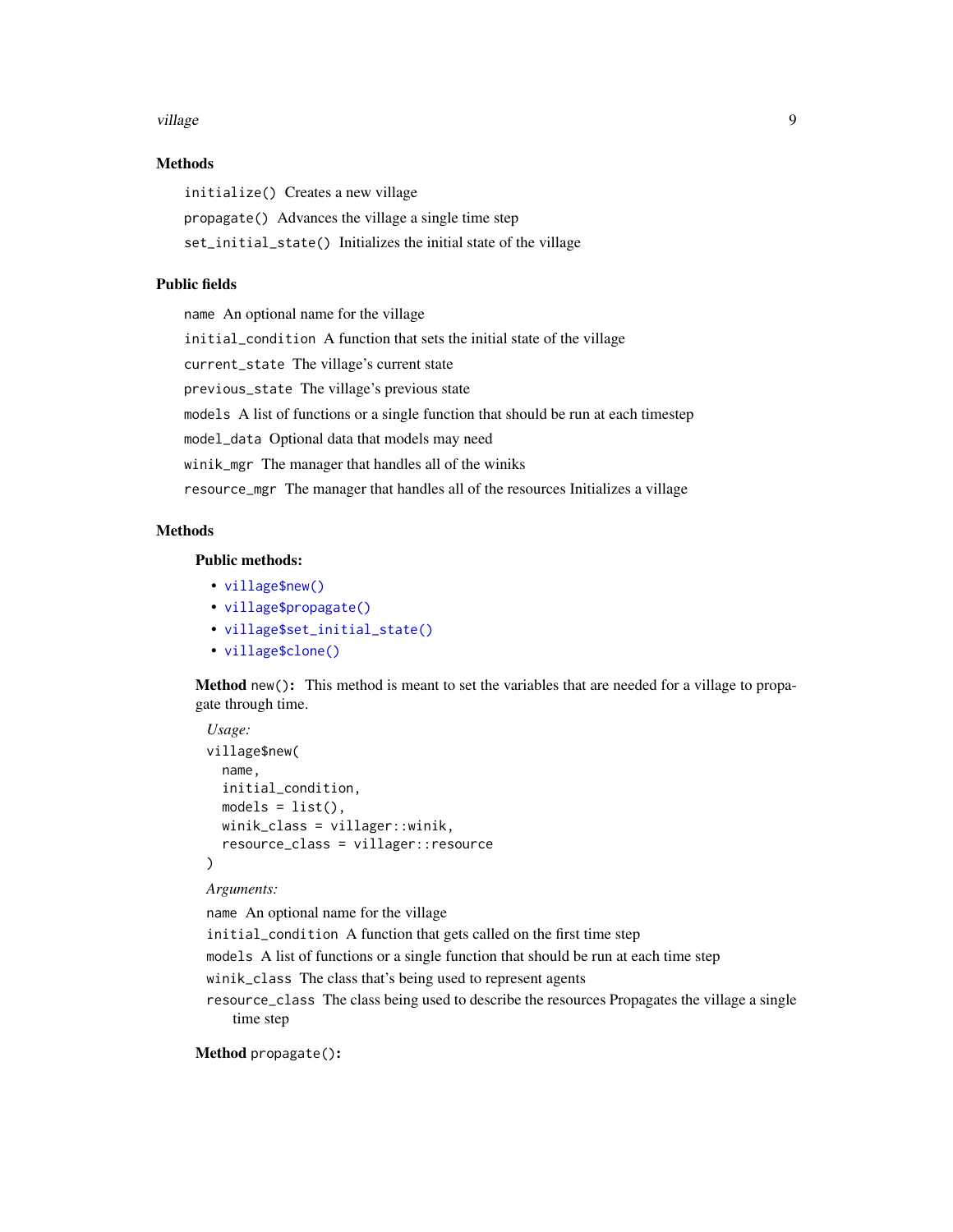*Usage:*

village\$propagate(current\_step)

*Arguments:*

current\_step The current time step

*Details:* This method is used to advance the village a single time step. It should NOT be used to set initial conditions. See the set\_initial\_state method.

*Returns:* None Runs the user defined function that sets the initial state of the village

<span id="page-9-1"></span>Method set\_initial\_state(): Runs the initial condition model

```
Usage:
village$set_initial_state()
```
Method clone(): The objects of this class are cloneable with this method.

*Usage:* village\$clone(deep = FALSE) *Arguments:* deep Whether to make a deep clone.

village\_state *village\_state*

#### Description

This is an object that represents the state of a village at a particular time.

#### Details

This class acts as a type of record that holds the values of the different village variables. This class can be subclassed to include more variables that aren't present.

#### Methods

Creates a new State

#### Public fields

step The time step that the state is relevant to

winik\_states A list of winik states

resource\_states A list of resource states

<span id="page-9-0"></span>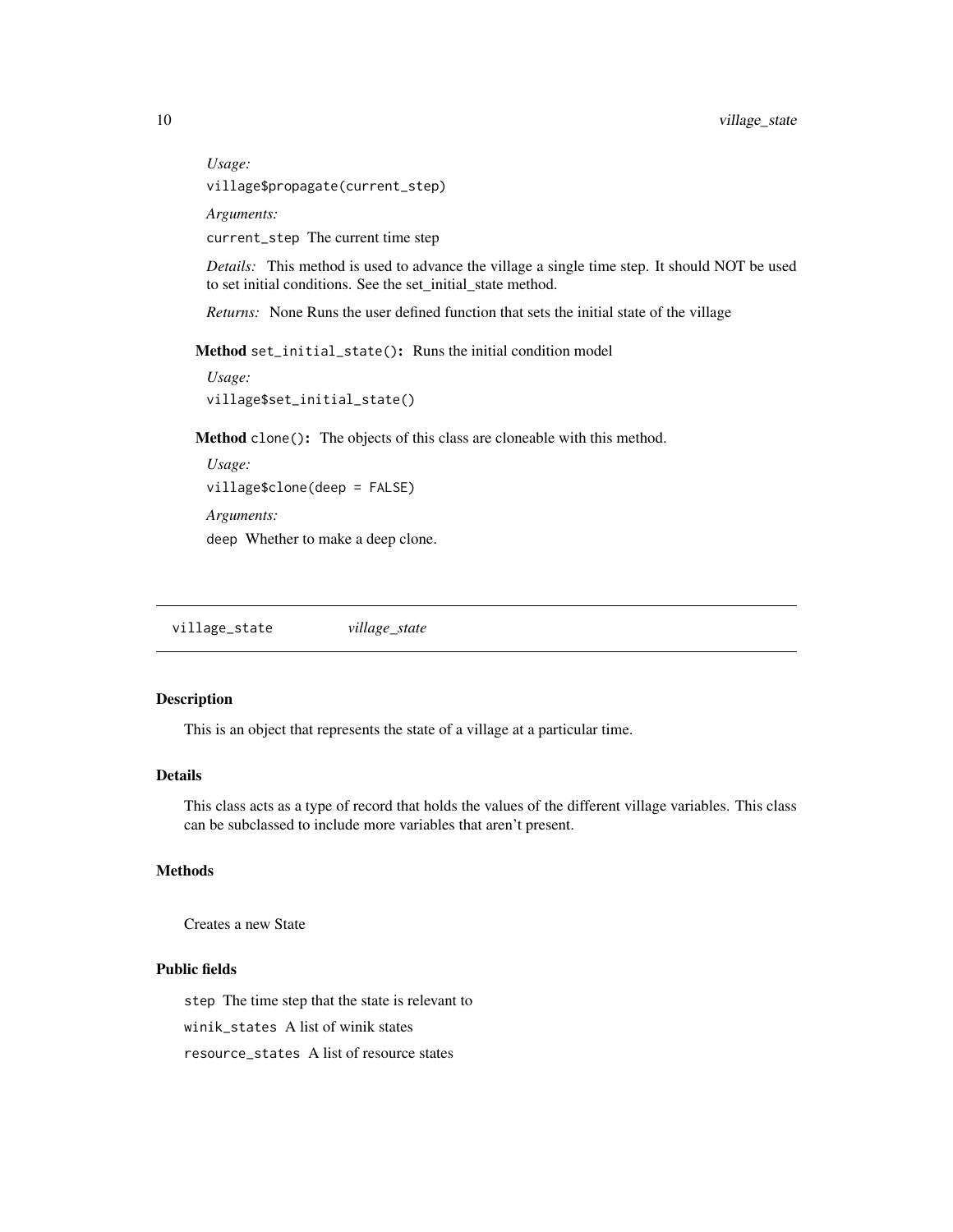<span id="page-10-0"></span>winik the contract of the contract of the contract of the contract of the contract of the contract of the contract of the contract of the contract of the contract of the contract of the contract of the contract of the cont

#### Methods

Public methods:

• [village\\_state\\$new\(\)](#page-1-1) • [village\\_state\\$clone\(\)](#page-2-2)

Method new(): Initializes all of the properties in the state to the ones passed in. This should be called by subclasses during initialization.

```
Usage:
village_state$new(
  step = \theta,
  winit\_states = vector(),resource_states = vector()
\lambdaArguments:
step The time step that the state is relevant to
```
winik\_states A vector of tibbles representing the states of the winiks resource\_states A vector of tibbles representing the states of the resources *Details:* When adding a new property, make sure to add it to the tibble representation.

Method clone(): The objects of this class are cloneable with this method.

```
Usage:
village_state$clone(deep = FALSE)
Arguments:
deep Whether to make a deep clone.
```
winik *Winik*

#### Description

This is an object that represents a villager (winik).

#### Details

This class acts as an abstraction for handling villager-level logic. It can take a number of functions that run at each timestep. It also has an associated

#### Methods

as\_table() Represents the current state of the winik as a tibble get\_age() Returns age in terms of years get\_gender() get\_days\_sincelast\_birth() Get the number of days since the winik last gave birth initialize() Create a new winik propagate() Runs every day Create a new winik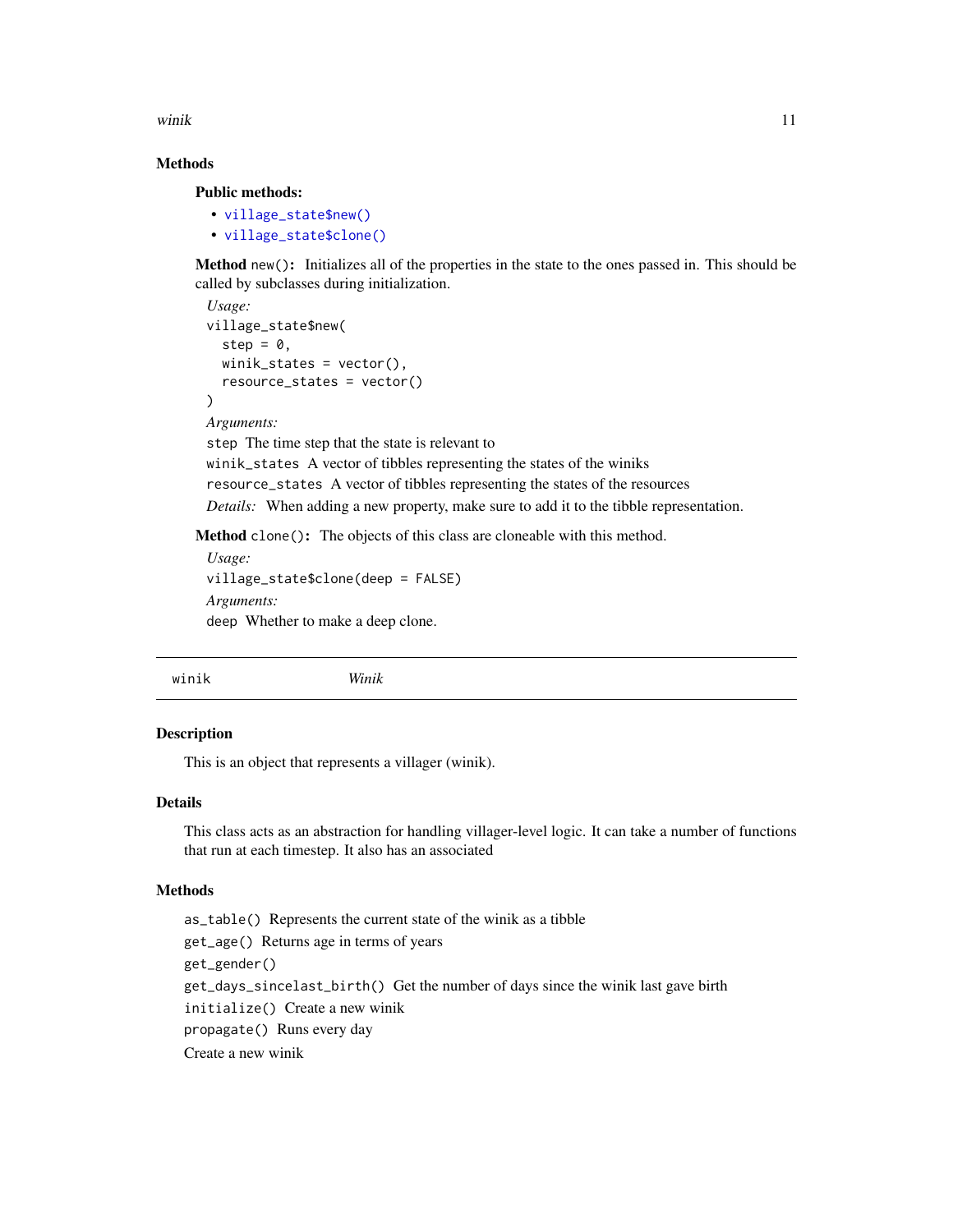#### Public fields

identifier A unique identifier that can be used to identify and find the winik

first\_name The winik's first name

last\_name The winik's last name

age The winik's age

mother\_id The identifier of the winik's mother

father\_id The identifier of the winik's father

profession The winik's profession

partner The identifier of the winik's partner

gender The winik's gender

alive A boolean flag that represents whether the villager is alive or dead

children A list of children identifiers

health A percentage value of the winik's current health

#### Methods

#### Public methods:

- [winik\\$new\(\)](#page-1-1)
- [winik\\$is\\_alive\(\)](#page-12-0)
- [winik\\$get\\_days\\_since\\_last\\_birth\(\)](#page-12-1)
- [winik\\$add\\_child\(\)](#page-12-2)
- [winik\\$as\\_table\(\)](#page-4-1)
- [winik\\$clone\(\)](#page-2-2)

Method new(): Used to created new winik objects.

```
Usage:
winik$new(
  identifier = NA,
  first_name = NA,
 last_name = NA,
 age = 0,mother_id = NA,
  father_id = NA,
 partner = NA,
 children = vector(mode = "character"),
 gender = NA,
 profession = NA,
 alive = TRUE,
 health = 100)
```
*Arguments:*

identifier The winik's identifier first\_name The winik's first name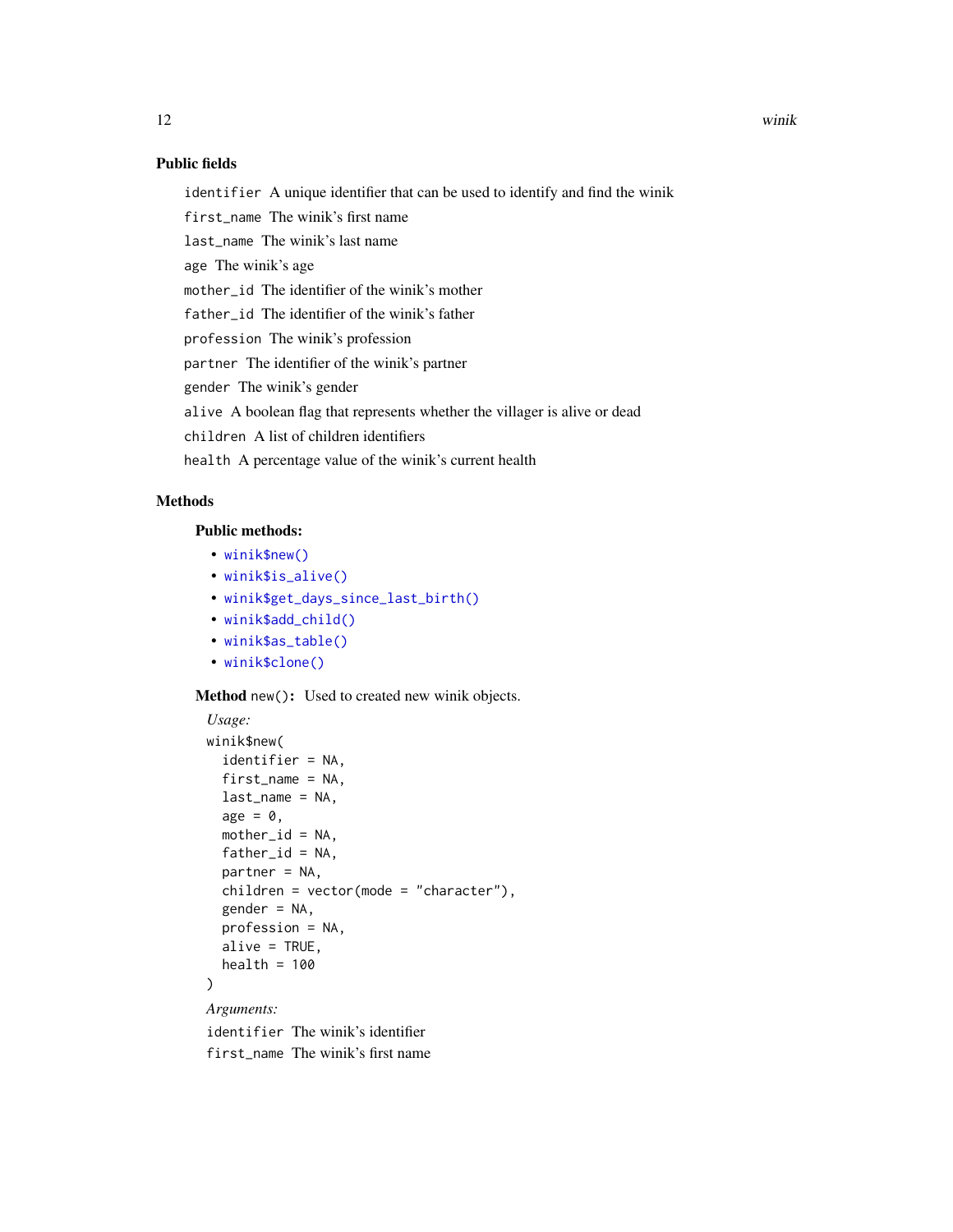#### winik the contract of the contract of the contract of the contract of the contract of the contract of the contract of the contract of the contract of the contract of the contract of the contract of the contract of the cont

last\_name The winik's last naem age The age of the winik mother\_id The identifier of the winik's monther father\_id The identifier of the winik' father partner The identifier of the winik's partner children An ordered list of of the children from this winik gender The gender of the winik profession The winik's profession alive Boolean whether the winik is alive or not health A percentage value of the winik's current health *Returns:* A new winik object A function that returns true or false whether the villager dies This is run each day

#### <span id="page-12-0"></span>Method is\_alive():

*Usage:*

winik\$is\_alive()

*Returns:* A boolean whether the winik is alive (true for yes) Gets the number of days from the last birth. This is also the age of the most recently born winik

<span id="page-12-1"></span>Method get\_days\_since\_last\_birth():

*Usage:*

winik\$get\_days\_since\_last\_birth()

*Returns:* The number of days since last birth Connects a child to the winik. This method ensures that the 'children' vector is ordered.

<span id="page-12-2"></span>Method add\_child():

*Usage:*

winik\$add\_child(child)

*Arguments:*

child The Winik object representing the child

*Returns:* None Returns a data.frame representation of the winik

**Method** as  $_table()$ : I hope there's a more scalable way to do this in R; Adding every new attribute to this function isn't practical

*Usage:* winik\$as\_table()

*Details:* The village state holds a copy of all of the villagers at each timestep; this method is used to turn the winik properties into the object inserted in the village\_state.

*Returns:* A data.frame representation of the winik

Method clone(): The objects of this class are cloneable with this method.

*Usage:* winik\$clone(deep = FALSE) *Arguments:*

deep Whether to make a deep clone.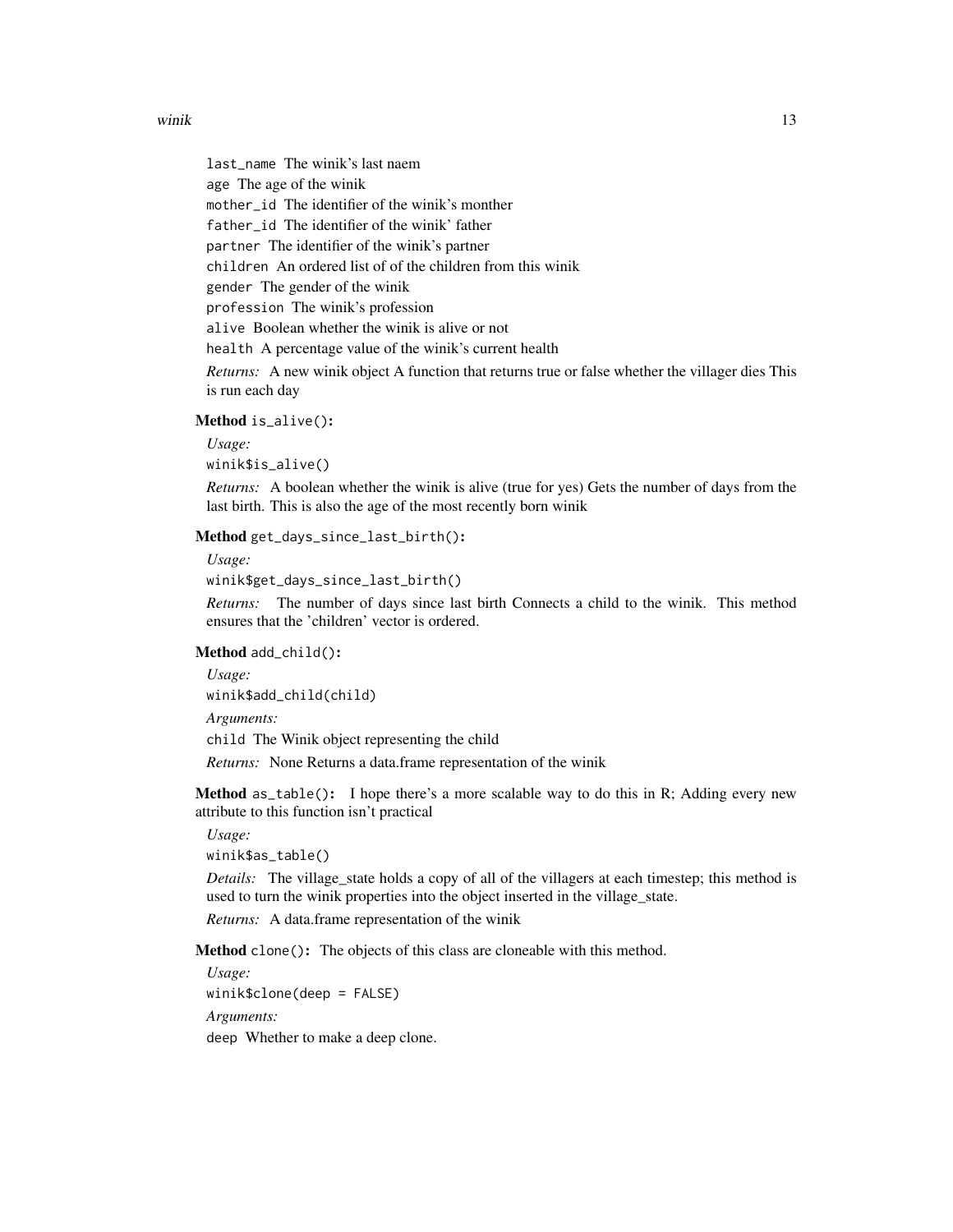<span id="page-13-0"></span>

#### Description

A class that abstracts the management of aggregations of Winik classes. Each village should have an instance of a winik\_manager to interface the winiks inside.

#### Methods

add\_winik() Adds a single winik to the manager.

get\_average\_age() Returns the average age, in years, of all the winiks.

get\_living\_winiks() Gets a list of all the winiks that are currently alive.

get\_states() Returns a data.frame consisting of all of the managed winiks.

get\_winik() Retrieves a particular winik from the manager.

get\_winik\_index() Retrieves the index of a winik.

initialize() Creates a new manager instance.

load() Loads a csv file defining a population of winiks and places them in the manager.

remove\_winik() Removes a winik from the manager

Creates a new winik manager instance.

#### Public fields

winiks A list of winiks objects that the winik manager manages.

winik\_class A class describing winiks. This is usually the default villager supplied 'winik' class

#### **Methods**

#### Public methods:

- [winik\\_manager\\$new\(\)](#page-1-1)
- [winik\\_manager\\$get\\_winik\(\)](#page-14-0)
- [winik\\_manager\\$get\\_living\\_winiks\(\)](#page-14-1)
- [winik\\_manager\\$add\\_winik\(\)](#page-14-2)
- [winik\\_manager\\$remove\\_winik\(\)](#page-14-3)
- [winik\\_manager\\$get\\_states\(\)](#page-6-2)
- [winik\\_manager\\$get\\_winik\\_index\(\)](#page-14-4)
- [winik\\_manager\\$connect\\_winiks\(\)](#page-15-0)
- [winik\\_manager\\$get\\_living\\_population\(\)](#page-15-1)
- [winik\\_manager\\$get\\_average\\_age\(\)](#page-15-2)
- [winik\\_manager\\$add\\_children\(\)](#page-15-3)
- [winik\\_manager\\$load\(\)](#page-6-3)
- [winik\\_manager\\$clone\(\)](#page-2-2)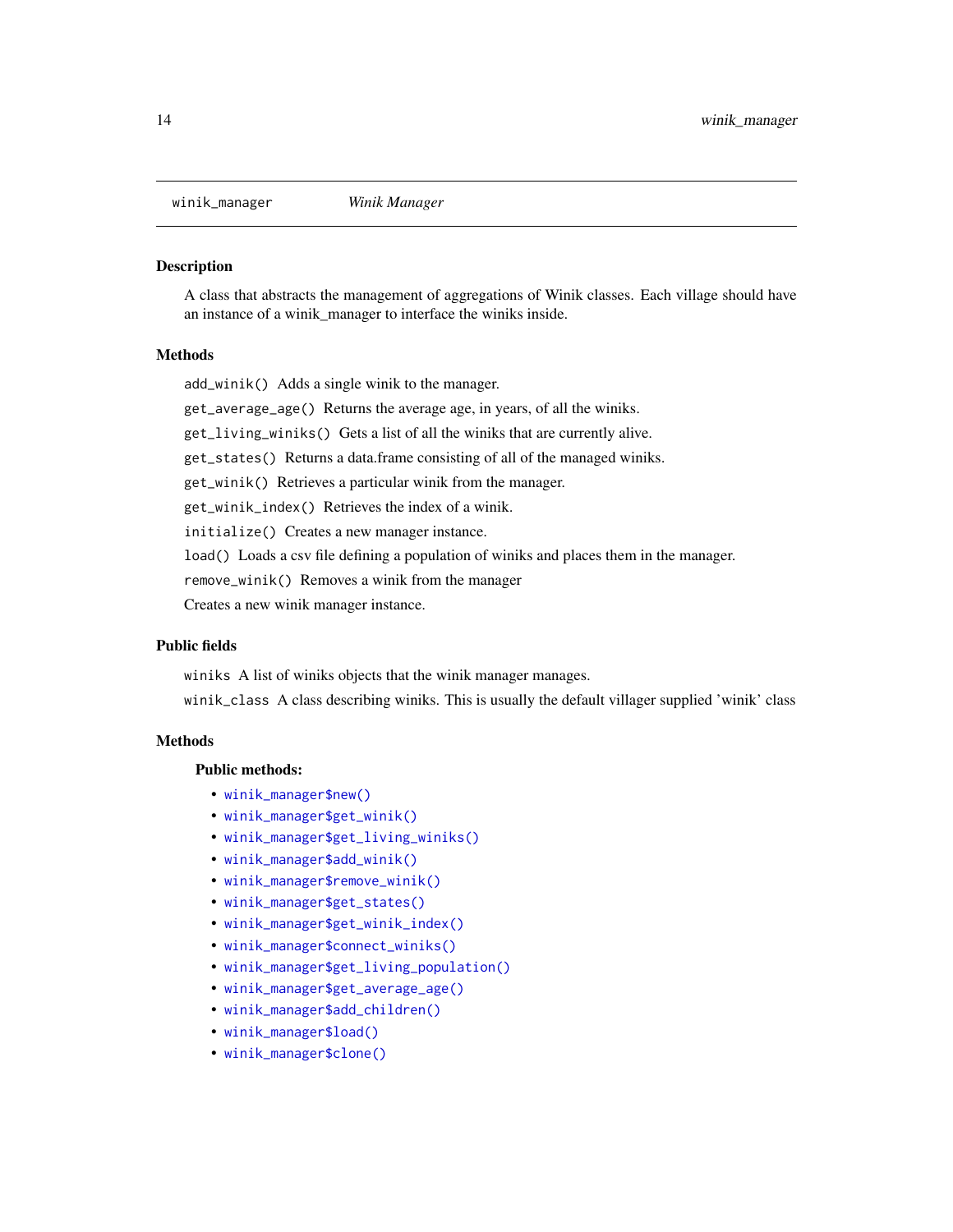#### Method new():

*Usage:*

winik\_manager\$new(winik\_class = villager::winik)

*Arguments:*

winik\_class The class that's being used to represent agents being managed Given the identifier of a winik, sort through all of the managed winiks and return it if it exists.

<span id="page-14-0"></span>Method get\_winik(): Return the R6 instance of a winik with identifier 'winik\_identifier'.

*Usage:*

winik\_manager\$get\_winik(winik\_identifier)

*Arguments:*

winik\_identifier The identifier of the requested winik.

*Returns:* An R6 winik object Returns a list of all the winiks that are currently alive.

#### <span id="page-14-1"></span>Method get\_living\_winiks():

*Usage:*

winik\_manager\$get\_living\_winiks()

*Returns:* A list of living winiks Adds a winik to the manager.

#### <span id="page-14-2"></span>Method add\_winik():

*Usage:*

winik\_manager\$add\_winik(new\_winik)

*Arguments:*

new\_winik The winik to add to the manager

*Returns:* None Removes a winik from the manager

#### <span id="page-14-3"></span>Method remove\_winik():

*Usage:*

winik\_manager\$remove\_winik(winik\_identifier)

*Arguments:*

winik\_identifier The identifier of the winik being removed

*Returns:* None Returns a data.frame of winiks

#### Method get\_states():

*Usage:*

winik\_manager\$get\_states()

*Details:* Each row of the data.frame represents a winik object

*Returns:* A single data.frame of all winiks Returns the index of a winik in the internal winik list

#### <span id="page-14-4"></span>Method get\_winik\_index():

*Usage:*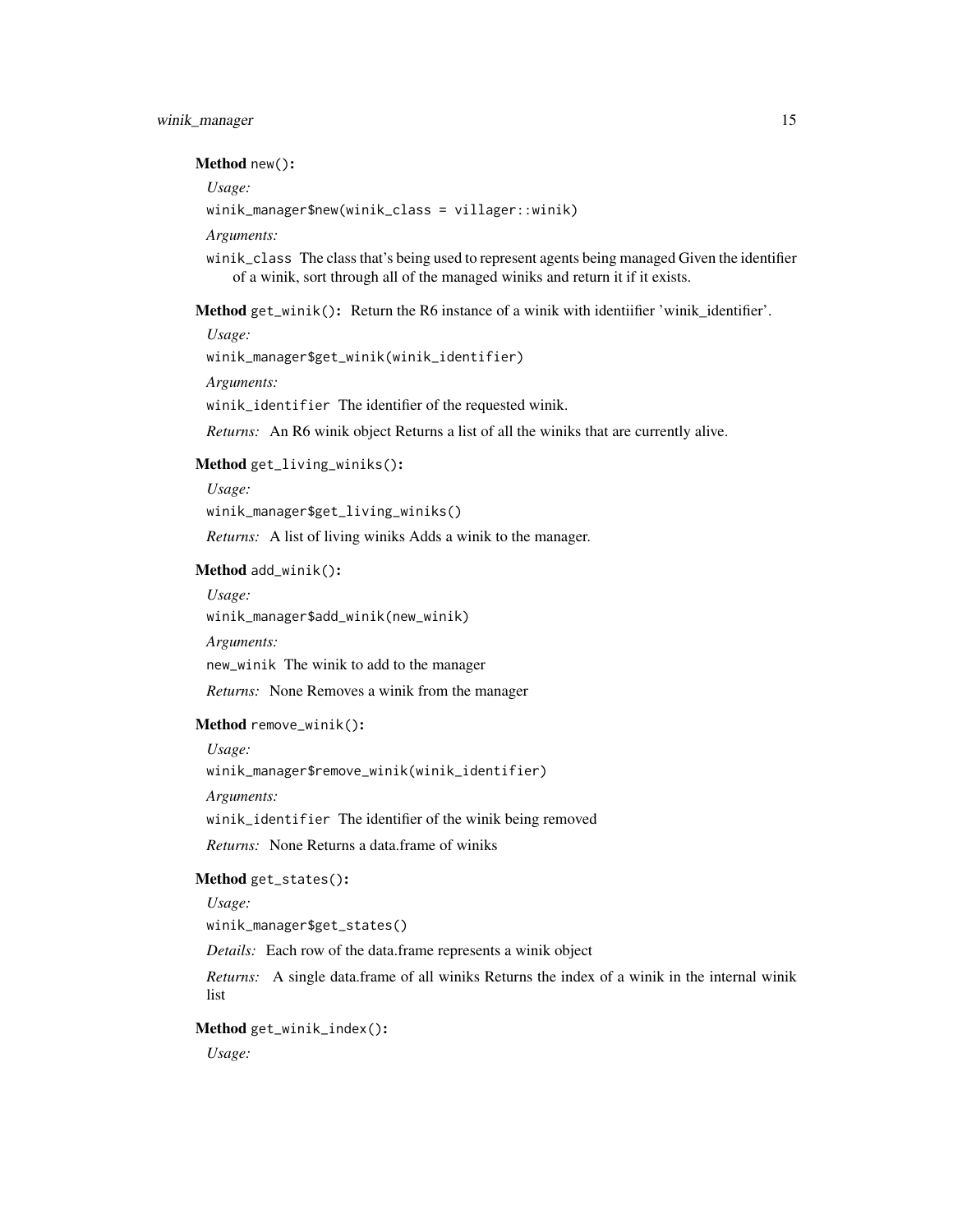winik\_manager\$get\_winik\_index(winik\_identifier)

*Arguments:*

winik\_identifier The identifier of the winik being located

*Returns:* The index in the list, or R's default return value Connects two winiks together as mates

#### <span id="page-15-0"></span>Method connect\_winiks():

*Usage:*

winik\_manager\$connect\_winiks(winik\_a, winik\_b)

*Arguments:*

- winik\_a A winik that will be connected to winik\_b
- winik\_b A winik that will be connected to winik\_a Returns the total number of winiks that are alive

<span id="page-15-1"></span>Method get\_living\_population():

*Usage:*

winik\_manager\$get\_living\_population()

*Returns:* The numnber of living winiks Returns the averag age, in years, of all of the winiks

#### <span id="page-15-2"></span>Method get\_average\_age():

*Usage:*

winik\_manager\$get\_average\_age()

*Details:* This is an *example* of the kind of logic that the manager might handle. In this case, the manager is performing calculations about its aggregation (winiks). Note that the 364 days needs to work better

*Returns:* The average age in years Takes all of the winiks in the manager and reconstructs the children

#### <span id="page-15-3"></span>Method add\_children():

*Usage:*

winik\_manager\$add\_children()

*Details:* This is typically called when loading winiks from disk for the first time. When children are created during the simulation, the family connections are made through the winik class and added to the manager via add\_winik.

*Returns:* None Loads winiks from disk.

#### Method load():

*Usage:*

winik\_manager\$load(file\_name)

*Arguments:*

file\_name The location of the file holding the winiks.

*Details:* Populates the winik manager with a set of winiks defined in a csv file.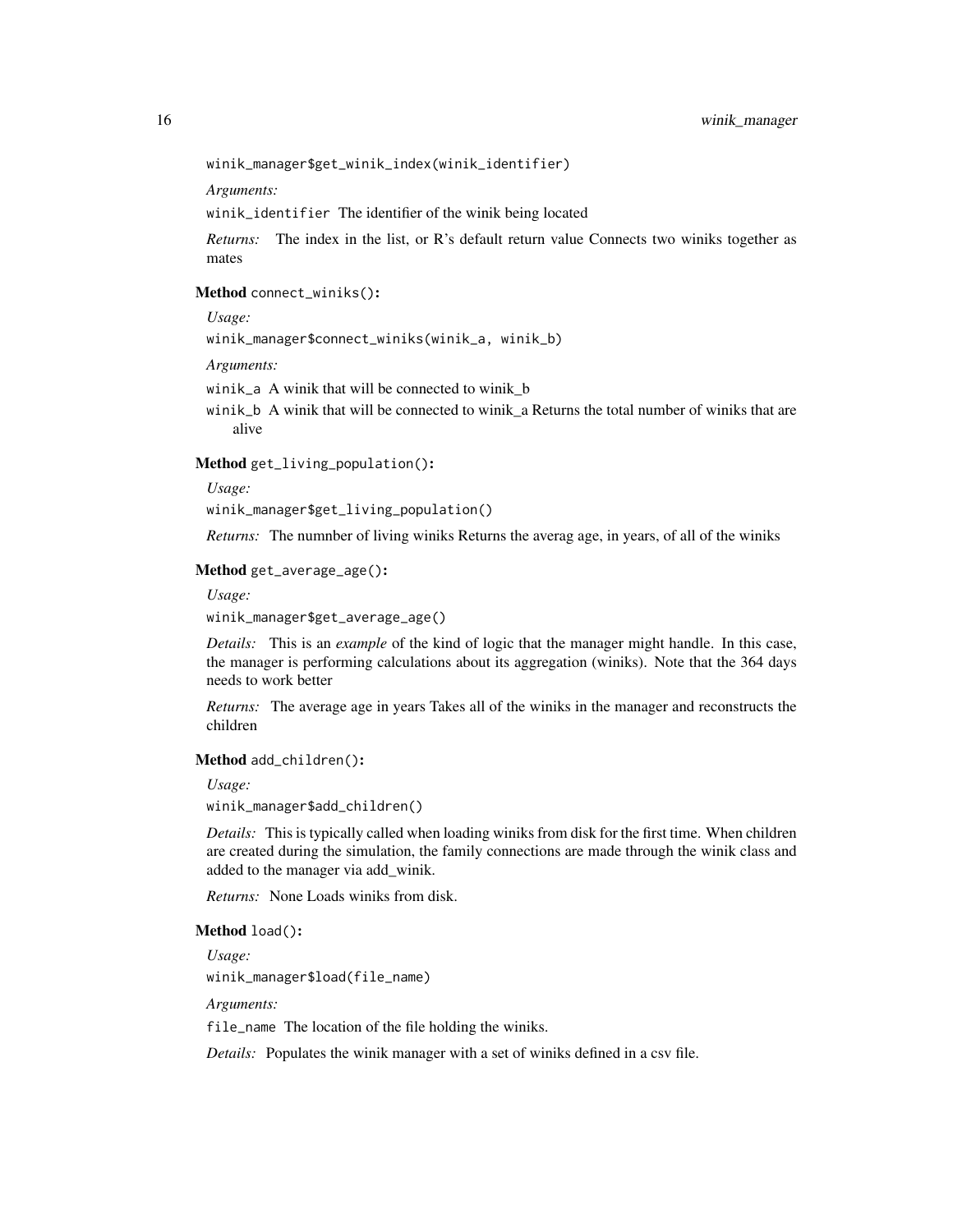#### winik\_manager 17

*Returns:* None

Method clone(): The objects of this class are cloneable with this method.

*Usage:*

winik\_manager\$clone(deep = FALSE)

*Arguments:*

deep Whether to make a deep clone.